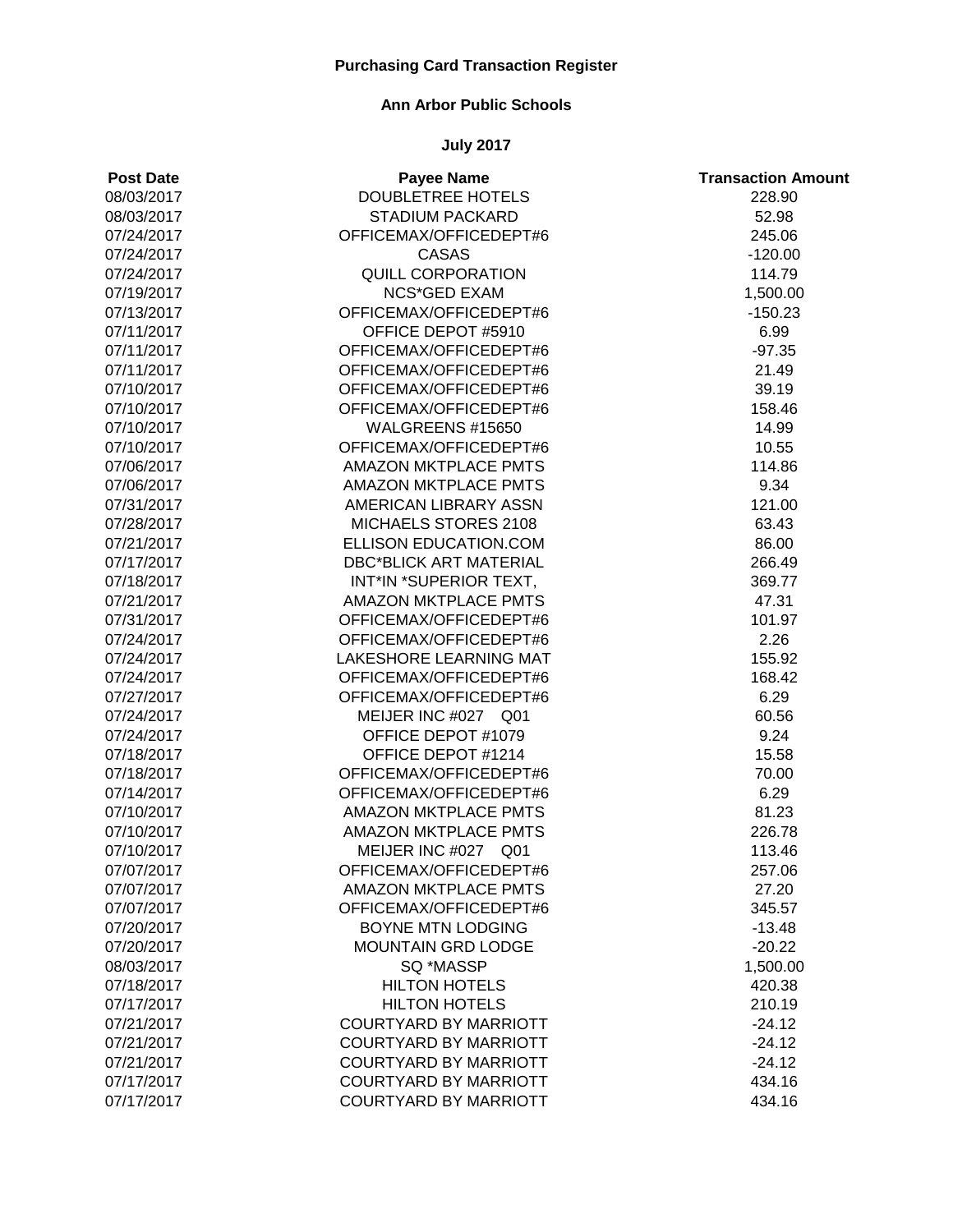# **Ann Arbor Public Schools**

| <b>Post Date</b> | <b>Payee Name</b>              | <b>Transaction Amount</b> |
|------------------|--------------------------------|---------------------------|
| 07/17/2017       | <b>COURTYARD BY MARRIOTT</b>   | 434.16                    |
| 07/24/2017       | INT*BACCALAUREATE ORG          | $-995.00$                 |
| 07/18/2017       | AMAZON.COM                     | 169.08                    |
| 07/31/2017       | <b>AMAZON MKTPLACE PMTS</b>    | 149.20                    |
| 07/31/2017       | <b>AMAZON MKTPLACE PMTS</b>    | 74.88                     |
| 07/25/2017       | PROJECT LEAD THE WAY,          | 59.00                     |
| 08/03/2017       | <b>AMAZON MKTPLACE PMTS</b>    | 44.45                     |
| 07/31/2017       | AMAZON.COM                     | 60.52                     |
| 07/31/2017       | SP * THE REP PROJECT           | 269.20                    |
| 07/31/2017       | <b>AMAZON MKTPLACE PMTS</b>    | 28.39                     |
| 08/03/2017       | <b>AMAZON MKTPLACE PMTS</b>    | 18.95                     |
| 08/03/2017       | <b>AMAZON MKTPLACE PMTS</b>    | 20.95                     |
| 07/17/2017       | OFFICEMAX/OFFICEDEPT#6         | 60.96                     |
| 07/17/2017       | OFFICEMAX/OFFICEDEPT#6         | 152.72                    |
| 07/11/2017       | <b>AMAZON MKTPLACE PMTS</b>    | 26.97                     |
| 07/11/2017       | OFFICEMAX/OFFICEDEPT#6         | 34.99                     |
| 07/19/2017       | <b>AMAZON MKTPLACE PMTS</b>    | 2,749.75                  |
| 07/31/2017       | LOWES #01750*                  | 109.82                    |
| 07/13/2017       | <b>AMAZON MKTPLACE PMTS</b>    | 1,500.00                  |
| 07/13/2017       | AMAZON.COM                     | 73.25                     |
| 07/24/2017       | HILTON GARDEN INN ALEX         | 755.28                    |
| 07/24/2017       | <b>METRO AIRPORT PARKING</b>   | 65.00                     |
| 07/12/2017       | PANERA BREAD #600874           | 130.96                    |
| 07/31/2017       | OFFICE DEPOT #5910             | 1.00                      |
| 07/31/2017       | OFFICE DEPOT #5910             | 9.80                      |
| 07/31/2017       | OFFICEMAX/OFFICEDEPT#6         | 51.04                     |
| 07/17/2017       | USPS PO 2502800106             | 17.60                     |
| 07/24/2017       | OFFICEMAX/OFFICEDEPT#6         | 38.98                     |
| 07/24/2017       | <b>AMAZON MKTPLACE PMTS</b>    | 104.11                    |
| 07/24/2017       | OFFICEMAX/OFFICEDEPT#6         | 211.89                    |
| 07/28/2017       | OFFICEMAX/OFFICEDEPT#6         | 21.93                     |
| 07/19/2017       | <b>TRAVEL INSURANCE POLIC</b>  | 22.75                     |
| 07/19/2017       | SUPERSHUTTLE EXECUCARD         | 48.00                     |
| 07/18/2017       | <b>ASBO INTERNATIONAL</b>      | 920.00                    |
| 07/18/2017       | 00623909025530<br><b>DELTA</b> | 312.40                    |
| 07/20/2017       | <b>MSBO</b>                    | 160.00                    |
| 07/11/2017       | OFFICEMAX/OFFICEDEPT#6         | 19.56                     |
| 07/11/2017       | OFFICEMAX/OFFICEDEPT#6         | 96.13                     |
| 08/04/2017       | OFFICEMAX/OFFICEDEPT#6         | 14.50                     |
| 08/04/2017       | OFFICEMAX/OFFICEDEPT#6         | 34.76                     |
| 08/03/2017       | OFFICEMAX/OFFICEDEPT#6         | 5.45                      |
| 08/03/2017       | OFFICEMAX/OFFICEDEPT#6         | $-9.94$                   |
| 07/31/2017       | OFFICEMAX/OFFICEDEPT#6         | 11.62                     |
| 07/24/2017       | OFFICEMAX/OFFICEDEPT#6         | 159.89                    |
| 07/24/2017       | OFFICEMAX/OFFICEDEPT#6         | 10.92                     |
| 07/21/2017       | OFFICEMAX/OFFICEDEPT#6         | 12.30                     |
| 07/21/2017       | THE RIEGLE PRESS               | 16.10                     |
| 07/14/2017       | OFFICEMAX/OFFICEDEPT#6         | 66.65                     |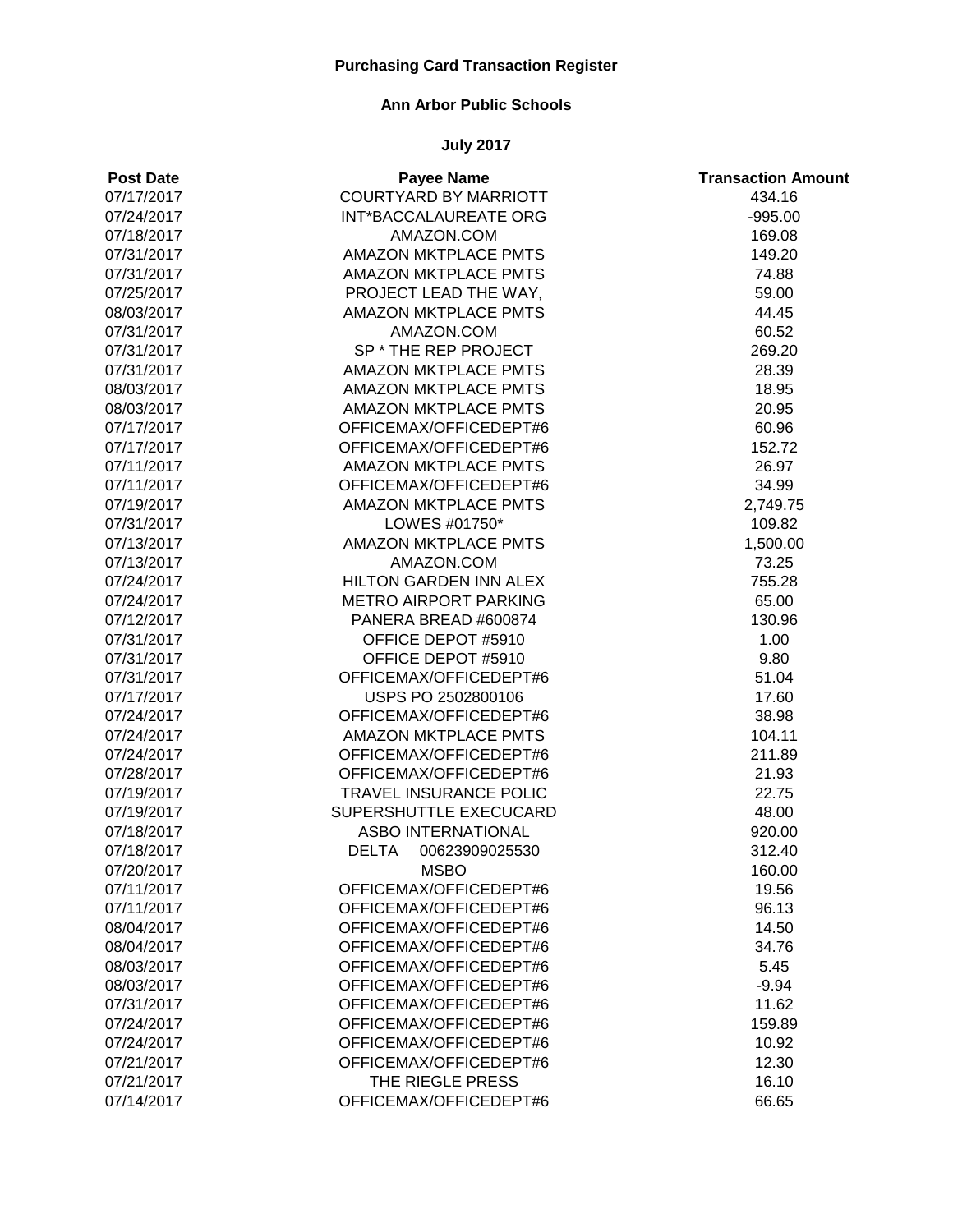### **Ann Arbor Public Schools**

| <b>Post Date</b> | <b>Payee Name</b>             | <b>Transaction Amount</b> |
|------------------|-------------------------------|---------------------------|
| 08/03/2017       | <b>MPPOA</b>                  | 75.00                     |
| 08/02/2017       | <b>MSBO</b>                   | 143.00                    |
| 07/27/2017       | G2GCHARGE.COM                 | 13.00                     |
| 07/11/2017       | <b>MICPA</b>                  | 265.00                    |
| 07/27/2017       | <b>MSBO</b>                   | $-368.00$                 |
| 07/20/2017       | <b>MSBO</b>                   | $-325.00$                 |
| 07/20/2017       | <b>MSBO</b>                   | $-325.00$                 |
| 07/11/2017       | <b>MSBO</b>                   | 368.00                    |
| 07/06/2017       | <b>MSBO</b>                   | 350.00                    |
| 07/14/2017       | THE UPS STORE #5281           | 10.92                     |
| 07/11/2017       | <b>GROSS ELECTRIC - AA</b>    | 869.00                    |
| 07/14/2017       | JOHNSTONE SUPPLY AA           | 1,986.00                  |
| 08/01/2017       | JOHNSTONE SUPPLY AA           | 406.80                    |
| 07/13/2017       | MICHIGAN AIR PRODUCTS         | 265.00                    |
| 07/14/2017       | <b>JACKSON SERVICE COMPAN</b> | 657.80                    |
| 07/14/2017       | JACKSON SERVICE COMPAN        | 1,149.00                  |
| 07/13/2017       | <b>FONTANESI AND KANN CO</b>  | 250.00                    |
| 07/07/2017       | <b>CURRENT ELECTRIC MOTOR</b> | 264.00                    |
| 08/04/2017       | <b>CURRENT ELECTRIC MOTOR</b> | 210.00                    |
| 07/12/2017       | <b>CURRENT ELECTRIC MOTOR</b> | 257.00                    |
| 08/03/2017       | SS STORAGE - ANN ARBOR        | 147.00                    |
| 07/17/2017       | FIVE STAR STORE IT LOH        | 1,111.50                  |
| 07/26/2017       | <b>FINGERLE LUMBER CO</b>     | 32.38                     |
| 07/21/2017       | STADIUM HARDWARE              | 43.94                     |
| 07/24/2017       | <b>CARPENTER BROS HAR</b>     | 119.96                    |
| 08/02/2017       | YOUNG SUPPLY CO - ANN         | 365.60                    |
| 07/28/2017       | <b>WW GRAINGER</b>            | 181.05                    |
| 08/03/2017       | THE HOME DEPOT #2721          | 208.21                    |
| 07/07/2017       | WOLVERINE SUPPLY CO.          | 79.55                     |
| 07/06/2017       | BEHLER YOUNG COMPANY A        | 6.36                      |
| 07/06/2017       | JOHNSTONE SUPPLY AA           | 5.46                      |
| 08/02/2017       | MADISON ELECTRIC COMPA        | 156.83                    |
| 07/24/2017       | <b>MADISON ELECTRIC COMPA</b> | 233.04                    |
| 07/18/2017       | <b>WW GRAINGER</b>            | 304.31                    |
| 07/13/2017       | <b>STADIUM HARDWARE</b>       | 128.61                    |
| 07/24/2017       | SWEETWATER SOUND              | 119.90                    |
| 07/24/2017       | <b>JACKSON SERVICE COMPAN</b> | 166.25                    |
| 07/19/2017       | JOHNSTONE SUPPLY AA           | 4,883.94                  |
| 08/04/2017       | STADIUM HARDWARE              | 46.76                     |
| 07/12/2017       | <b>MADISON ELECTRIC COMPA</b> | 574.05                    |
| 08/03/2017       | YOUNG SUPPLY CO - ANN         | 53.00                     |
| 08/03/2017       | <b>WW GRAINGER</b>            | 30.00                     |
| 08/02/2017       | JOHNSTONE SUPPLY AA           | 115.36                    |
| 07/10/2017       | <b>MADISON ELECTRIC COMPA</b> | 178.05                    |
| 08/01/2017       | JOHNSTONE SUPPLY AA           | 5,300.00                  |
| 07/31/2017       | <b>MADISON ELECTRIC COMPA</b> | 354.15                    |
| 07/12/2017       | <b>MADISON ELECTRIC COMPA</b> | 450.00                    |
| 07/10/2017       | MADISON ELECTRIC COMPA        | 169.84                    |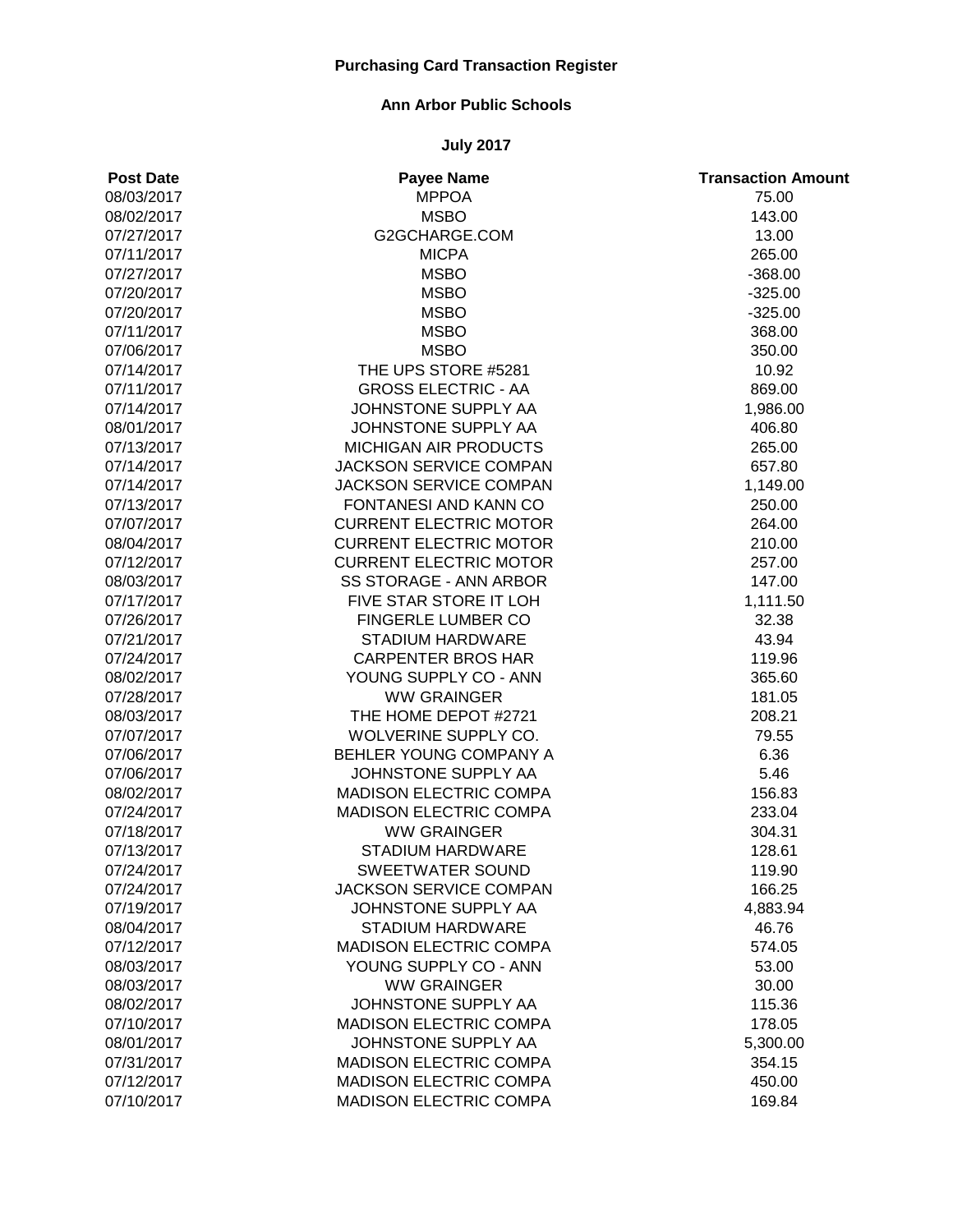### **Ann Arbor Public Schools**

| <b>Post Date</b> | <b>Payee Name</b>                 | <b>Transaction Amount</b> |
|------------------|-----------------------------------|---------------------------|
| 08/03/2017       | <b>BATTERIES PLUS #38</b>         | 151.92                    |
| 08/01/2017       | <b>WW GRAINGER</b>                | 67.41                     |
| 08/01/2017       | <b>WW GRAINGER</b>                | 43.89                     |
| 07/27/2017       | TELCOM AND DAT00 OF 00            | 147.00                    |
| 07/27/2017       | <b>BATTERIES PLUS #38</b>         | 219.82                    |
| 07/24/2017       | <b>CARPENTER BROS HAR</b>         | 13.99                     |
| 07/21/2017       | <b>MADISON ELECTRIC COMPA</b>     | 83.39                     |
| 07/20/2017       | JOHNSTONE SUPPLY AA               | 35.24                     |
| 07/19/2017       | THE HOME DEPOT #2721              | 53.91                     |
| 07/18/2017       | <b>STADIUM HARDWARE</b>           | 14.99                     |
| 07/13/2017       | STADIUM HARDWARE                  | 19.96                     |
| 07/26/2017       | MADISON ELECTRIC COMPA            | 56.04                     |
| 07/24/2017       | MADISON ELECTRIC COMPA            | 144.00                    |
| 08/01/2017       | JOHNSTONE SUPPLY AA               | 813.99                    |
| 07/27/2017       | MADISON ELECTRIC COMPA            | 38.56                     |
| 07/31/2017       | <b>MADISON ELECTRIC COMPA</b>     | 339.00                    |
| 07/20/2017       | JOHNSTONE SUPPLY AA               | 1,254.77                  |
| 08/01/2017       | <b>WW GRAINGER</b>                | 840.23                    |
| 07/14/2017       | <b>GREAT LAKES HOTEL SUPP</b>     | 900.00                    |
| 07/14/2017       | JOHNSTONE SUPPLY AA               | 703.56                    |
| 07/14/2017       | JOHNSTONE SUPPLY AA               | 2,804.27                  |
| 07/20/2017       | LOWES #00734*                     | 199.00                    |
| 07/19/2017       | <b>WW GRAINGER</b>                | 950.30                    |
| 07/17/2017       | LOWES #00734*                     | 497.00                    |
| 08/01/2017       | FACEBK *YLHY7D2LT2                | 4.10                      |
| 07/07/2017       | MAILCHIMP *MONTHLY                | 150.00                    |
| 07/17/2017       | MARRIOTT CHICAGO M MIL            | 1,414.45                  |
| 07/25/2017       | AMAZON.COM                        | 47.37                     |
| 07/24/2017       | APL*APPLE ONLINE STORE            | $-28.37$                  |
| 07/24/2017       | <b>AMAZON MKTPLACE PMTS</b>       | 203.11                    |
| 07/31/2017       | OFFICEMAX/OFFICEDEPT#6            | 21.85                     |
| 08/02/2017       | OFFICEMAX/OFFICEDEPT#6            | $-4.29$                   |
| 07/31/2017       | OFFICEMAX/OFFICEDEPT#6            | 126.53                    |
| 07/31/2017       | OFFICEMAX/OFFICEDEPT#6            | 61.83                     |
| 07/31/2017       | OFFICEMAX/OFFICEDEPT#6            | 53.06                     |
| 07/10/2017       | OFFICEMAX/OFFICEDEPT#6            | 44.94                     |
| 07/10/2017       | <b>MCTM</b>                       | 115.00                    |
| 07/13/2017       | <b>SHERATON</b>                   | 285.75                    |
| 07/10/2017       | <b>MTIPS</b>                      | 450.00                    |
| 07/26/2017       | CR SUCCESS LEARNING LL            | 2,475.00                  |
| 07/31/2017       | <b>FAIRFIELD INN &amp; SUITES</b> | 735.57                    |
| 07/10/2017       | O CAPTAIN! EDUCATION              | 700.00                    |
| 07/10/2017       | O CAPTAIN! EDUCATION              | 700.00                    |
| 07/20/2017       | OU MP SEHS PD                     | 80.00                     |
| 07/21/2017       | USPS PO 2502800106                | 39.20                     |
| 07/27/2017       | JIMMY JOHNS # 90016 M             | 30.82                     |
| 07/26/2017       | JERSEY MIKE'S SUBS 310            | 44.84                     |
| 07/21/2017       | <b>TRX TRAINING</b>               | 852.54                    |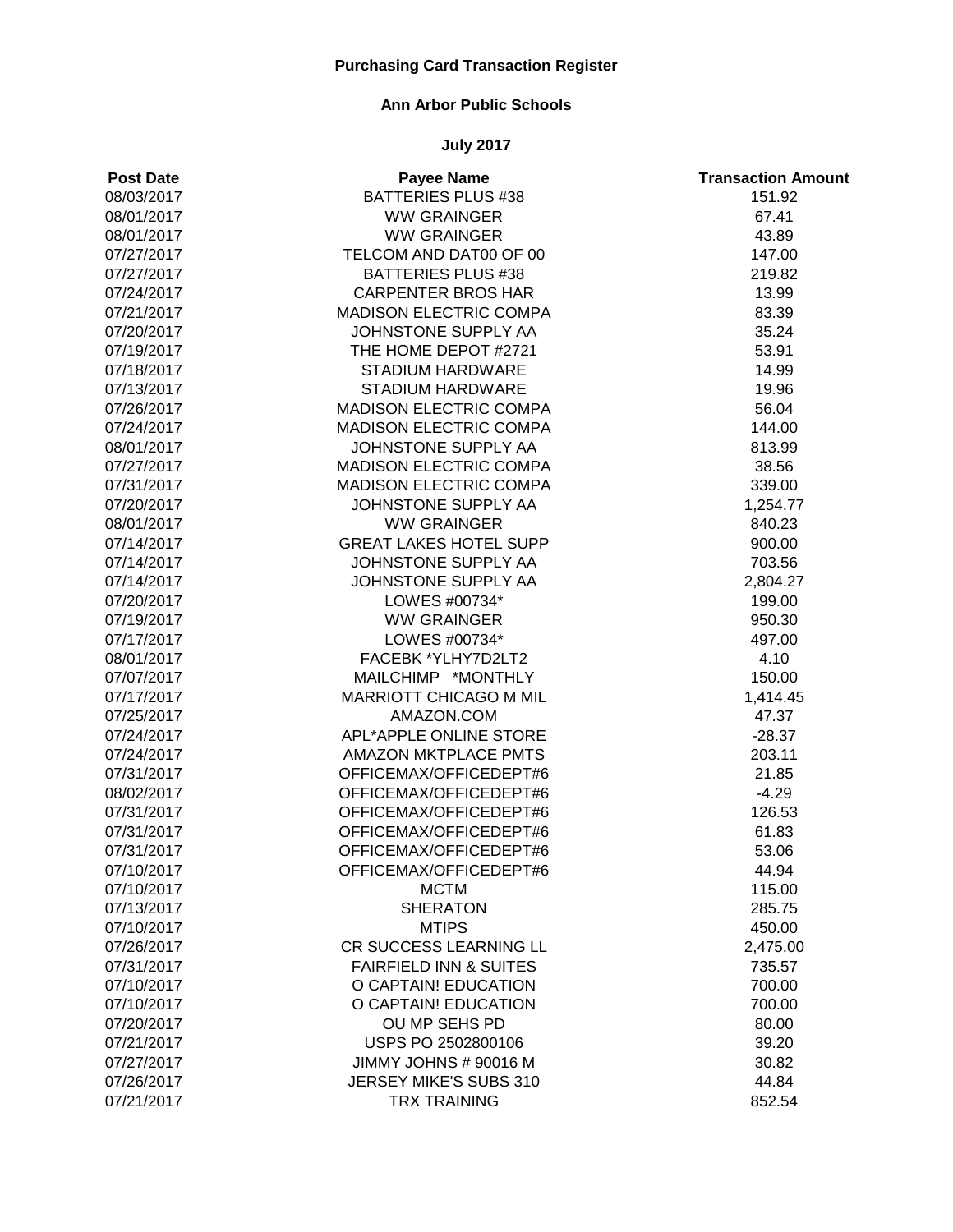### **Ann Arbor Public Schools**

| <b>Post Date</b> | <b>Payee Name</b>                 | <b>Transaction Amount</b> |
|------------------|-----------------------------------|---------------------------|
| 07/28/2017       | <b>NCS PEARSON</b>                | 305.50                    |
| 08/04/2017       | BED BATH & BEYOND #234            | 26.98                     |
| 08/04/2017       | <b>AMAZON MKTPLACE PMTS</b>       | 66.37                     |
| 08/03/2017       | OFFICEMAX/OFFICEDEPOT6            | 84.70                     |
| 08/03/2017       | <b>STAPLES</b><br>00115642        | 160.96                    |
| 08/02/2017       | LOWES #00734*                     | 249.82                    |
| 08/02/2017       | <b>STAPLES</b><br>00115642        | 389.82                    |
| 08/01/2017       | <b>TARGET</b><br>00006346         | 74.29                     |
| 08/01/2017       | OFFICEMAX/OFFICEDEPOT             | 307.09                    |
| 07/31/2017       | TARGET<br>00012856                | 143.58                    |
| 08/01/2017       | <b>AMAZON MKTPLACE PMTS</b>       | 38.67                     |
| 08/01/2017       | <b>AMAZON MKTPLACE PMTS</b>       | 139.94                    |
| 07/07/2017       | <b>AMAZON MKTPLACE PMTS</b>       | 231.98                    |
| 08/03/2017       | <b>TARGET</b><br>00006346         | 78.00                     |
| 07/28/2017       | <b>TARGET</b><br>00006346         | 26.00                     |
| 07/19/2017       | <b>AMAZON MKTPLACE PMTS</b>       | 19.99                     |
| 07/18/2017       | <b>AMAZON MKTPLACE PMTS</b>       | 59.57                     |
| 07/19/2017       | <b>AMAZON MKTPLACE PMTS</b>       | 159.95                    |
| 07/18/2017       | <b>AMAZON MKTPLACE PMTS</b>       | 34.98                     |
| 07/27/2017       | SSI*DELTACPOFREYNEOSCI            | 22.17                     |
| 07/26/2017       | <b>AMAZON MKTPLACE PMTS</b>       | 629.27                    |
| 07/26/2017       | <b>AMAZON MKTPLACE PMTS</b>       | 270.25                    |
| 07/20/2017       | PEAVEY CORP.                      | 103.30                    |
| 07/11/2017       | <b>CREATURE CONSERVANC</b>        | 168.00                    |
| 08/04/2017       | OFFICEMAX/OFFICEDEPT#6            | 232.08                    |
| 07/27/2017       | OFFICEMAX/OFFICEDEPT#6            | 8.19                      |
| 07/21/2017       | JIMMY JOHNS # 90028 -             | $-2.47$                   |
| 07/21/2017       | PANERA BREAD #874                 | $-4.98$                   |
| 07/19/2017       | KROGER #688                       | 79.11                     |
| 08/01/2017       | <b>BREAKOUT</b>                   | 1,317.00                  |
| 08/01/2017       | <b>ASSOC SUPERV AND CURR</b>      | 69.00                     |
| 07/28/2017       | <b>CEDARVILLE INN &amp; SUITE</b> | 154.50                    |
| 07/26/2017       | WWW.STENHOUSE.COM                 | 186.00                    |
| 07/19/2017       | <b>CLB*MACAC MICHIGAN</b>         | 50.00                     |
| 07/31/2017       | <b>HOLIDAY INN TRAVR CITY</b>     | 419.90                    |
| 07/17/2017       | SHANTY CREEK RESORTS -            | 152.32                    |
| 07/17/2017       | SHANTY CREEK RESORTS -            | 152.32                    |
| 07/17/2017       | <b>SHANTY CREEK RESORTS -</b>     | 152.32                    |
| 07/24/2017       | MARRIOTT JW ORLANDO               | 573.75                    |
| 07/24/2017       | MARRIOTT JW ORLANDO               | 573.75                    |
| 07/24/2017       | MARRIOTT JW ORLANDO               | 573.75                    |
| 07/24/2017       | MARRIOTT JW ORLANDO               | 573.75                    |
| 07/24/2017       | MARRIOTT JW ORLANDO               | 573.75                    |
| 07/24/2017       | <b>MARRIOTT JW ORLANDO</b>        | 573.75                    |
| 07/24/2017       | <b>MARRIOTT JW ORLANDO</b>        | 573.75                    |
| 07/24/2017       | <b>MARRIOTT JW ORLANDO</b>        | 573.75                    |
| 07/24/2017       | MARRIOTT JW ORLANDO               | 573.75                    |
| 07/24/2017       | MARRIOTT JW ORLANDO               | 573.75                    |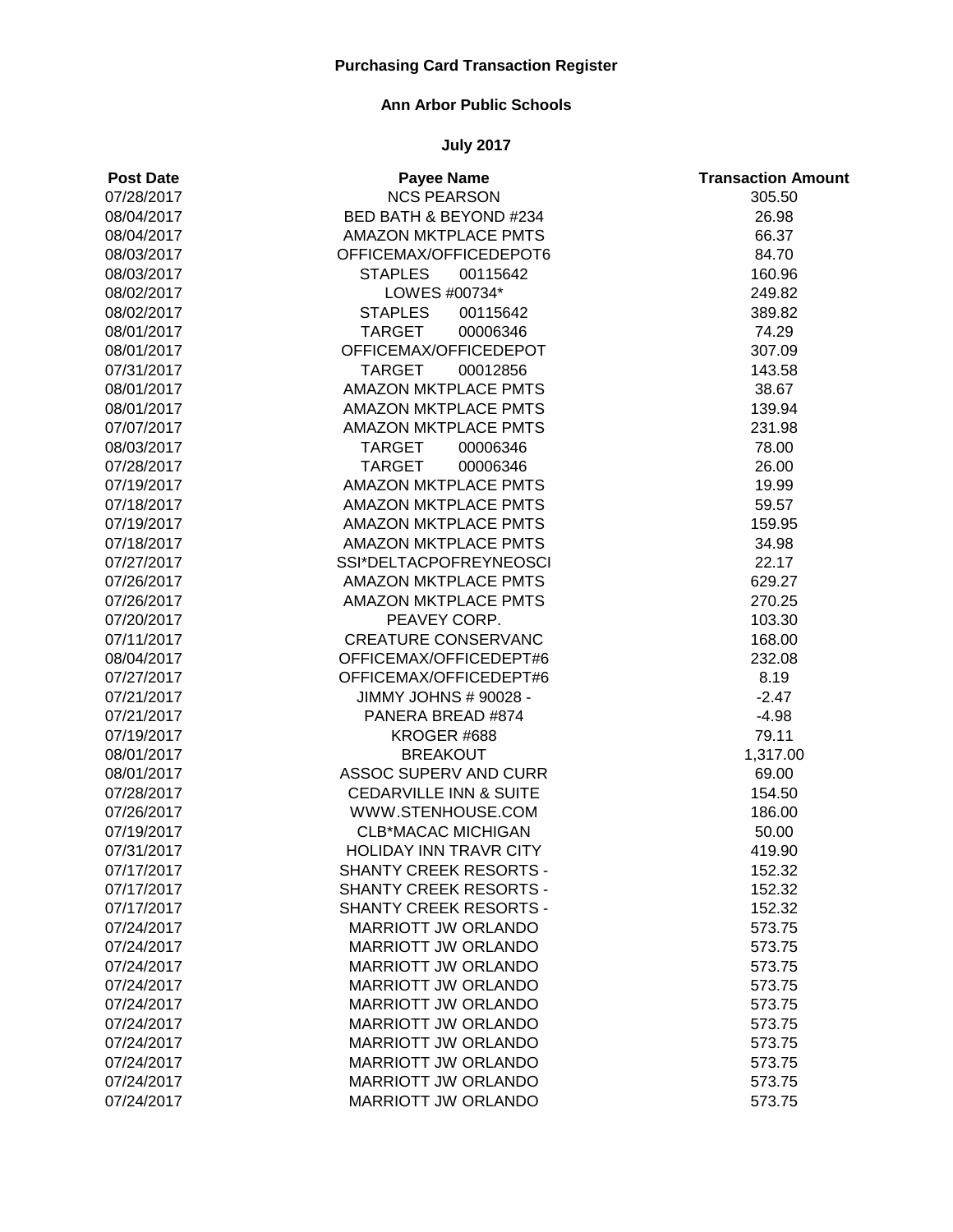### **Ann Arbor Public Schools**

| <b>Post Date</b> | <b>Payee Name</b>              | <b>Transaction Amount</b> |
|------------------|--------------------------------|---------------------------|
| 07/21/2017       | <b>STAR TAXI INC</b>           | 50.34                     |
| 07/21/2017       | <b>DOLLAR BILL COPYING</b>     | 200.24                    |
| 07/21/2017       | JIMMY JOHNS - 90074 -          | $-2.61$                   |
| 07/21/2017       | <b>JIMMY JOHNS - 90074 -</b>   | $-2.84$                   |
| 07/13/2017       | JIMMY JOHNS - 90074 -          | 61.41                     |
| 07/25/2017       | RECSPORTS OUTDR ADVNT          | 100.00                    |
| 07/20/2017       | COTTAGE INN PIZZA - AN         | 40.82                     |
| 07/06/2017       | SAMSCLUB.COM                   | 842.49                    |
| 07/21/2017       | JIMMY JOHNS - 90048 -          | 73.36                     |
| 08/03/2017       | OFFICEMAX/OFFICEDEPT#6         | 31.42                     |
| 07/26/2017       | OFFICEMAX/OFFICEDEPT#6         | 26.20                     |
| 07/24/2017       | OFFICEMAX/OFFICEDEPT#6         | 13.58                     |
| 07/21/2017       | MEIJER INC #64 Q01             | 33.26                     |
| 07/20/2017       | OFFICEMAX/OFFICEDEPT#6         | 6.20                      |
| 07/20/2017       | MEIJER INC #64 Q01             | $-35.98$                  |
| 07/20/2017       | OFFICE DEPOT #1214             | 29.79                     |
| 08/04/2017       | PAYPAL *MAASE                  | 300.00                    |
| 08/03/2017       | KROGER #615                    | 36.44                     |
| 08/02/2017       | GFS STORE #0868                | 347.11                    |
| 08/02/2017       | GFS STORE #0868                | 11.97                     |
| 07/31/2017       | OLIVE GARDEN 00011106          | 99.59                     |
| 07/31/2017       | CINTAS 300                     | 93.68                     |
| 07/25/2017       | INT*IN *LABELLE PHOTOG         | 250.00                    |
| 07/17/2017       | CINTAS 300                     | 93.68                     |
| 07/10/2017       | <b>BULLDOG RECORDS MANAGE</b>  | 1,533.30                  |
| 08/03/2017       | PANERA BREAD #600874           | 83.32                     |
| 07/24/2017       | PANERA BREAD #600874           | 145.63                    |
| 07/31/2017       | <b>ADOBE</b>                   | 52.99                     |
| 07/31/2017       | OFFICEMAX/OFFICEDEPT#6         | 63.42                     |
| 07/27/2017       | <b>VARIDESK</b>                | 482.30                    |
| 07/21/2017       | <b>FREEPIK MONTHLY PLAN</b>    | 9.99                      |
| 07/20/2017       | <b>ENVATO ELEMENTS</b>         | 29.00                     |
| 07/20/2017       | AMAZON.COM                     | 95.72                     |
| 07/19/2017       | <b>AMAZON MKTPLACE PMTS</b>    | 237.53                    |
| 07/13/2017       | OFFICEMAX/OFFICEDEPOT6         | 125.43                    |
| 07/13/2017       | CREATIVEMARKET.COM             | 7.00                      |
| 07/13/2017       | CREATIVEMARKET.COM             | 15.00                     |
| 07/13/2017       | CREATIVEMARKET.COM             | 6.00                      |
| 08/01/2017       | INT*IN *WATERBOTTLES.C         | 2,400.00                  |
| 08/03/2017       | PANERA BREAD #874              | $-8.36$                   |
| 08/02/2017       | PANERA BREAD #600874           | 167.64                    |
| 07/21/2017       | <b>MARRIOTT JW ORLANDO</b>     | 765.00                    |
| 07/21/2017       | SHERATON ANN ARBOR HOT         | 108.81                    |
| 07/17/2017       | SHERATON ANN ARBOR HOT         | 929.69                    |
| 07/17/2017       | MARRIOTT JW ORLANDO            | 765.00                    |
| 07/17/2017       | HILTON GARDEN INN ALEX         | 961.24                    |
| 07/14/2017       | <b>HYATT HOTELS SAN ANTON</b>  | 1,396.32                  |
| 07/13/2017       | <b>DELTA</b><br>00623891348990 | 481.40                    |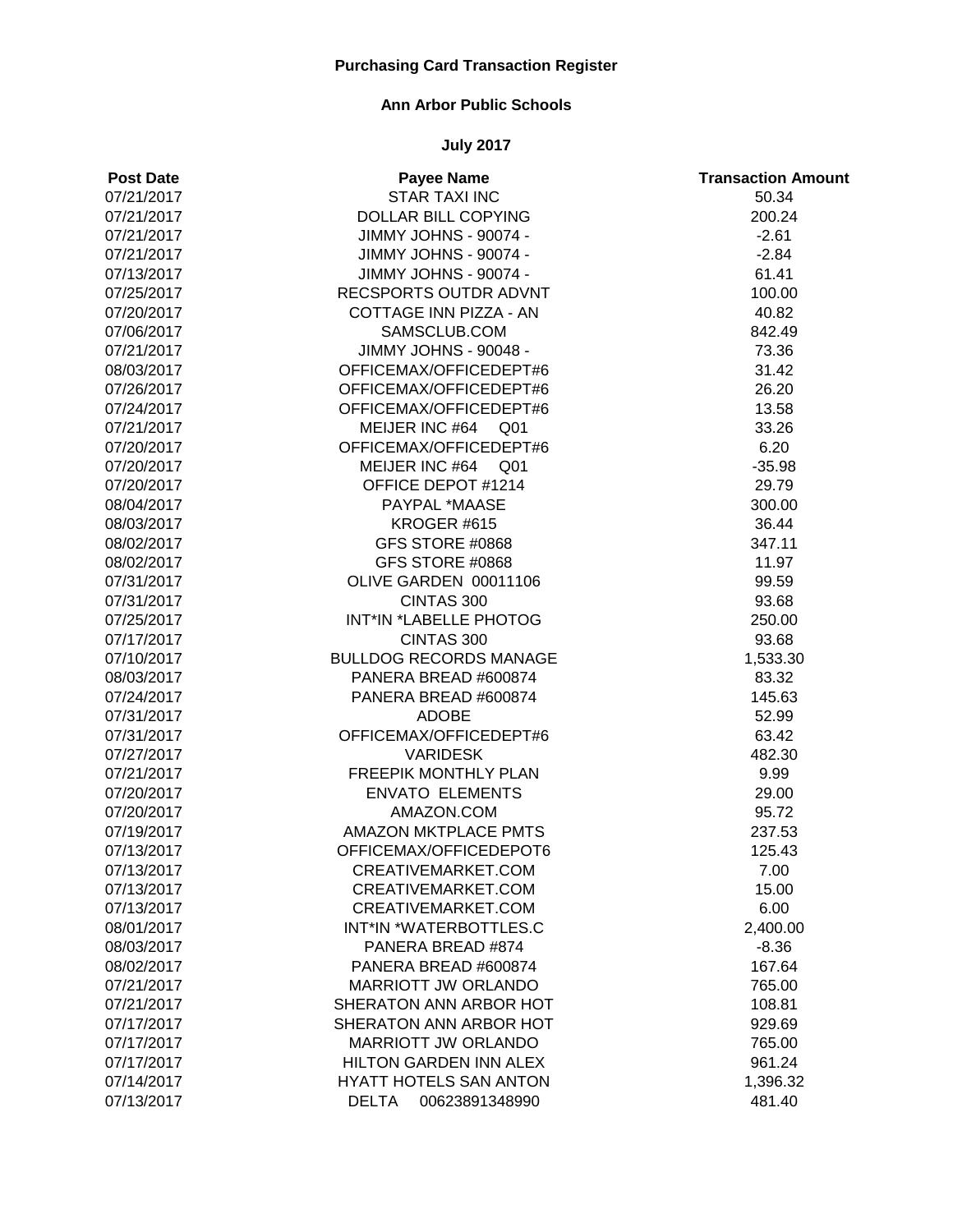### **Ann Arbor Public Schools**

| <b>Post Date</b> | <b>Payee Name</b>            | <b>Transaction Amount</b> |
|------------------|------------------------------|---------------------------|
| 07/12/2017       | INT*BACCALAUREATE ORG        | $-995.00$                 |
| 07/12/2017       | <b>INT*BACCALAUREATE ORG</b> | 1,245.00                  |
| 07/10/2017       | <b>INT*BACCALAUREATE ORG</b> | 995.00                    |
| 07/17/2017       | <b>DOLLAR BILL COPYING</b>   | 59.77                     |
| 08/03/2017       | MEIJER INC #64<br>Q01        | 19.37                     |
| 08/03/2017       | <b>GALLUP INC</b>            | 19.99                     |
| 08/03/2017       | <b>GALLUP INC</b>            | 19.99                     |
| 08/03/2017       | <b>GALLUP INC</b>            | 19.99                     |
| 07/21/2017       | MICH ASSOC OF SCH ADMI       | 2,533.44                  |
| 07/21/2017       | MICH ASSOC OF SCH ADMI       | 125.00                    |
| 07/19/2017       | USPS PO 2502800106           | 98.00                     |
| 08/04/2017       | STAMPS.COM                   | 15.99                     |
| 07/10/2017       | USPS PO 2518300118           | 53.34                     |
| 08/03/2017       | DATA MANAGEMENT INC.         | 53.40                     |
| 07/28/2017       | OFFICEMAX/OFFICEDEPT#6       | 35.63                     |
| 07/21/2017       | <b>MSBO</b>                  | 143.00                    |
| 07/06/2017       | EB CHILD NUTRITION PR        | 50.00                     |
| 07/21/2017       | <b>MSBO</b>                  | 143.00                    |
| 07/20/2017       | <b>MSBO</b>                  | 143.00                    |
| 07/25/2017       | <b>MSBO</b>                  | 30.00                     |
| 07/21/2017       | <b>MSBO</b>                  | 143.00                    |
| 07/11/2017       | <b>ATT*BILL PAYMENT</b>      | 188.34                    |
| 07/31/2017       | OFFICE DEPOT #1079           | 125.28                    |
| 07/31/2017       | OFFICEMAX/OFFICEDEPT#6       | 93.06                     |
| 07/14/2017       | HYATT HOTELS SAN ANTON       | 1,012.23                  |
| 07/14/2017       | HYATT HOTELS SAN ANTON       | 1,012.23                  |
| 07/14/2017       | HYATT HOTELS SAN ANTON       | 1,012.23                  |
| 07/28/2017       | SHERATON GRAND AT WILD       | 2,192.26                  |
| 07/10/2017       | FEDEX 787119371426           | 7.50                      |
| 07/10/2017       | FEDEX 787119403609           | 7.50                      |
| 08/02/2017       | ARC - MI MADISON HGTS        | 56.25                     |
| 07/21/2017       | ARC - MI MADISON HGTS        | 948.00                    |
| 08/03/2017       | KROGER #688                  | 17.50                     |
| 07/28/2017       | PANERA BREAD #600874         | 79.09                     |
| 07/28/2017       | MEIJER INC #173 Q01          | 43.72                     |
| 07/26/2017       | <b>BRUEGGERS #147</b>        | 19.68                     |
| 07/17/2017       | TARGET<br>00014662           | 42.39                     |
| 07/17/2017       | SCRIBD.COM                   | 8.99                      |
| 07/10/2017       | OFFICEMAX/OFFICEDEPT#6       | 102.99                    |
| 07/10/2017       | OFFICEMAX/OFFICEDEPT#6       | 27.89                     |
| 07/10/2017       | OFFICEMAX/OFFICEDEPT#6       | 385.12                    |
| 07/21/2017       | MICHIGAN ASSOCIATION O       | 115.00                    |
| 07/18/2017       | <b>AASPA</b>                 | 425.00                    |
| 07/11/2017       | <b>THOMSON WEST*TCD</b>      | 286.00                    |
| 07/10/2017       | <b>ADOBE</b>                 | 15.89                     |
| 07/27/2017       | OFFICEMAX/OFFICEDEPT#6       | 58.38                     |
| 07/27/2017       | OFFICEMAX/OFFICEDEPT#6       | 76.45                     |
| 07/31/2017       | <b>MSBO</b>                  | 143.00                    |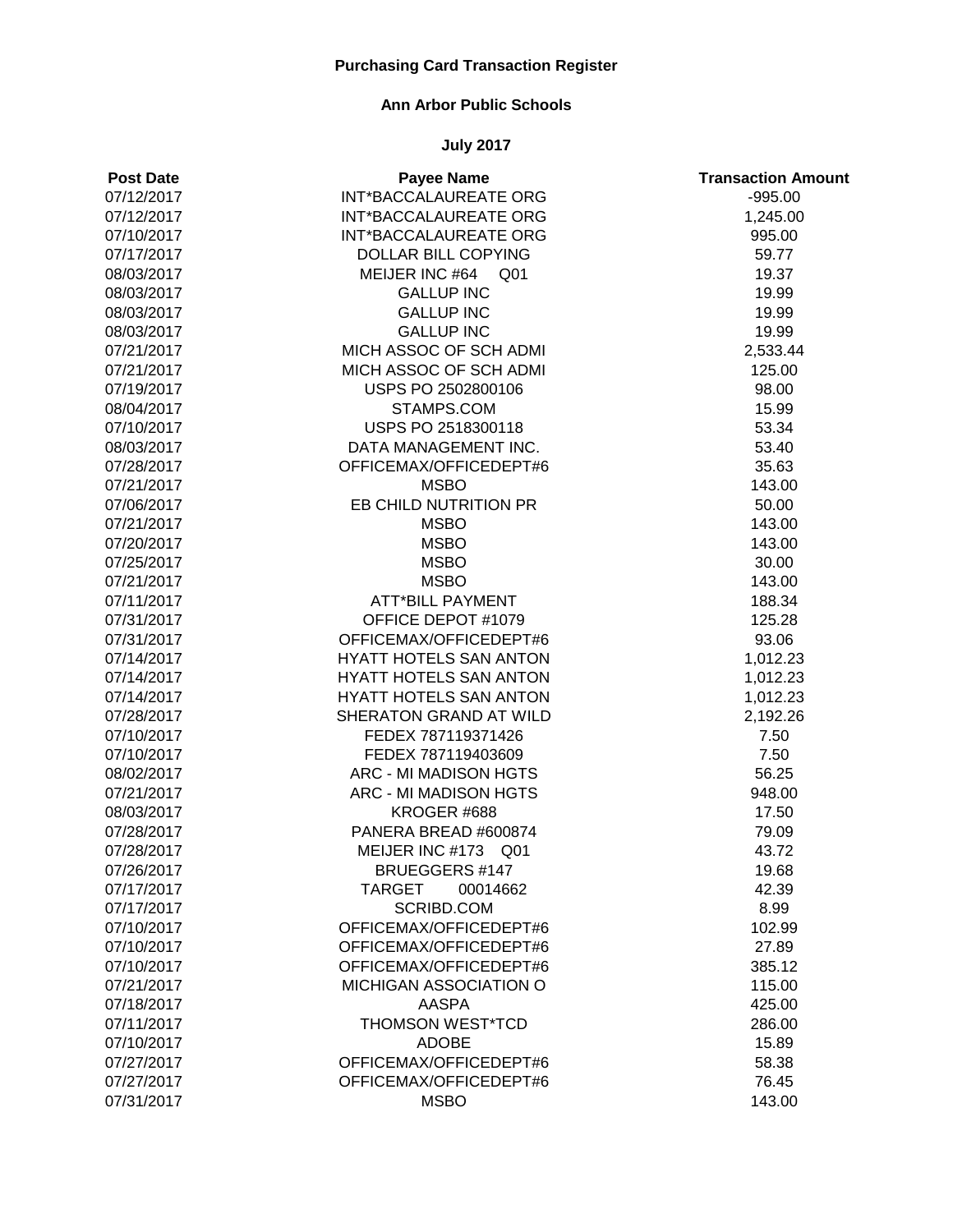### **Ann Arbor Public Schools**

| <b>Post Date</b> | <b>Payee Name</b>                 | <b>Transaction Amount</b> |
|------------------|-----------------------------------|---------------------------|
| 08/02/2017       | <b>IDENTISYS INC.</b>             | 647.00                    |
| 07/31/2017       | FIELDTEX PRODUCTS, INC            | 58.65                     |
| 07/25/2017       | <b>REFRIGERATION SERVICE</b>      | 202.00                    |
| 07/24/2017       | MAILCHIMP *MONTHLY                | 150.00                    |
| 07/21/2017       | <b>ARC - MI MADISON HGTS</b>      | 310.00                    |
| 07/21/2017       | ARC - MI MADISON HGTS             | 310.00                    |
| 07/21/2017       | <b>ARC - MI MADISON HGTS</b>      | 310.00                    |
| 07/21/2017       | ARC - MI MADISON HGTS             | 310.00                    |
| 07/21/2017       | ARC - MI MADISON HGTS             | 310.00                    |
| 08/03/2017       | ARC - MI MADISON HGTS             | 398.00                    |
| 08/03/2017       | WWW.FOTOR.COM                     | 27.99                     |
| 07/25/2017       | INT*IN *DUMMIES ON THE            | 221.67                    |
| 07/25/2017       | INT*IN *DUMMIES ON THE            | 221.67                    |
| 08/04/2017       | PALACE SPORTS & ENT BO            | 100.00                    |
| 07/25/2017       | INT*IN *DUMMIES ON THE            | 221.66                    |
| 07/12/2017       | <b>NRA SERVSAFE</b>               | 15.00                     |
| 07/13/2017       | INT*IN *DUMMIES ON THE            | 40.00                     |
| 08/03/2017       | <b>KROGER #605</b>                | 61.91                     |
| 07/10/2017       | LITTLE CAESARS 0007 00            | 22.20                     |
| 07/24/2017       | KROGER #688                       | 35.83                     |
| 07/24/2017       | AMAZON.COM                        | 51.68                     |
| 07/21/2017       | AMAZON.COM                        | 8.00                      |
| 07/20/2017       | KROGER #688                       | 12.78                     |
| 07/13/2017       | KROGER #688                       | 51.59                     |
| 07/18/2017       | <b>BAUDVILLE INC.</b>             | 99.70                     |
| 07/12/2017       | <b>STAPLES DIRECT</b>             | 8.00                      |
| 07/10/2017       | <b>STAPLES DIRECT</b>             | 120.38                    |
| 08/02/2017       | OFFICEMAX/OFFICEDEPT#6            | 27.00                     |
| 07/31/2017       | STAPLS7180548141000001            | 136.60                    |
| 07/24/2017       | 4IMPRINT                          | 606.67                    |
| 07/26/2017       | <b>WASHTENAW DAIRY</b>            | 100.00                    |
| 07/20/2017       | SITEONE LANDSCAPE S               | 30.73                     |
| 07/31/2017       | <b>TARGET</b><br>00006346         | 33.72                     |
| 08/02/2017       | STADIUM HARDWARE                  | 38.97                     |
| 07/20/2017       | MEIJER INC #64<br>Q <sub>01</sub> | 16.88                     |
| 07/31/2017       | MEIJER INC #64 Q01                | 53.42                     |
| 07/31/2017       | PARTY CITY                        | 48.72                     |
| 07/28/2017       | <b>DOLLAR TREE</b>                | 18.00                     |
| 07/28/2017       | MICHAELS STORES 2108              | 37.58                     |
| 07/19/2017       | <b>TARGET</b><br>00006346         | 129.65                    |
| 07/19/2017       | JOANN FABRIC #0176                | 58.39                     |
| 07/17/2017       | FIVE BELOW 570                    | $-142.57$                 |
| 07/17/2017       | JOANN ETC #2004                   | 44.83                     |
| 07/17/2017       | <b>DOLLAR TREE</b>                | 87.00                     |
| 07/07/2017       | <b>TARGET</b><br>00006346         | 112.52                    |
| 07/06/2017       | <b>TARGET</b><br>00006346         | 25.98                     |
| 07/06/2017       | ANN ARBOR PTO THRIFT S            | 3.47                      |
| 07/31/2017       | MEIJER INC #173 Q01               | 9.99                      |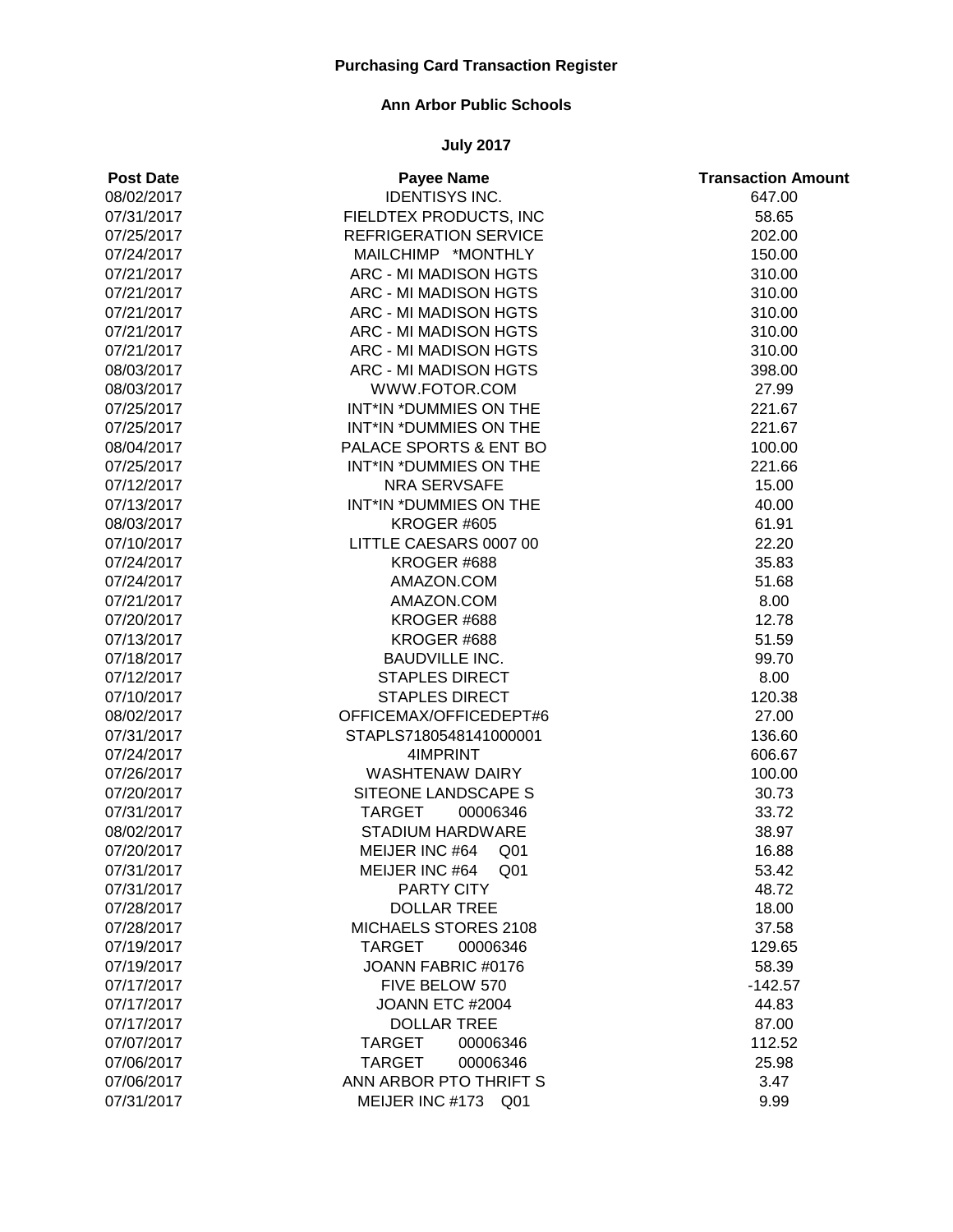#### **Ann Arbor Public Schools**

| <b>Post Date</b> | <b>Payee Name</b>                 | <b>Transaction Amount</b> |
|------------------|-----------------------------------|---------------------------|
| 07/17/2017       | OFFICEMAX/OFFICEDEPT#6            | 7.75                      |
| 07/13/2017       | OFFICEMAX/OFFICEDEPT#6            | 21.06                     |
| 07/07/2017       | OFFICEMAX/OFFICEDEPT#6            | 8.80                      |
| 08/03/2017       | MEIJER INC #64<br>Q01             | 12.95                     |
| 07/31/2017       | OFFICEMAX/OFFICEDEPT#6            | 30.40                     |
| 07/24/2017       | OFFICEMAX/OFFICEDEPT#6            | 6.40                      |
| 07/20/2017       | OFFICEMAX/OFFICEDEPT#6            | 47.19                     |
| 07/14/2017       | OFFICEMAX/OFFICEDEPT#6            | 69.99                     |
| 07/07/2017       | OFFICEMAX/OFFICEDEPT#6            | 74.06                     |
| 07/07/2017       | OFFICEMAX/OFFICEDEPT#6            | 8.80                      |
| 07/07/2017       | OFFICEMAX/OFFICEDEPT#6            | 13.75                     |
| 07/18/2017       | <b>LERN</b>                       | 464.00                    |
| 08/02/2017       | OFFICEMAX/OFFICEDEPT#6            | 108.07                    |
| 08/02/2017       | OFFICEMAX/OFFICEDEPT#6            | 73.74                     |
| 08/02/2017       | OFFICEMAX/OFFICEDEPT#6            | $-2.55$                   |
| 07/31/2017       | OFFICEMAX/OFFICEDEPT#6            | 49.39                     |
| 07/24/2017       | OFFICEMAX/OFFICEDEPT#6            | 56.31                     |
| 07/24/2017       | OFFICE DEPOT #5910                | 29.97                     |
| 07/18/2017       | OFFICEMAX/OFFICEDEPT#6            | 224.54                    |
| 07/21/2017       | ARC - MI MADISON HGTS             | 310.00                    |
| 08/03/2017       | <b>SUBWAY</b><br>00482414         | 116.00                    |
| 07/24/2017       | OFFICEMAX/OFFICEDEPT#6            | 82.38                     |
| 07/21/2017       | OFFICEMAX/OFFICEDEPT#6            | 14.69                     |
| 07/21/2017       | OFFICEMAX/OFFICEDEPT#6            | 90.09                     |
| 07/21/2017       | OFFICEMAX/OFFICEDEPT#6            | 113.09                    |
| 08/02/2017       | THE FRIENDS OF THE SHA            | 10.00                     |
| 07/27/2017       | <b>TARGET</b><br>00006346         | 69.16                     |
| 07/24/2017       | MEIJER INC #64<br>Q <sub>01</sub> | 126.58                    |
| 07/20/2017       | MEIJER INC #64<br>Q <sub>01</sub> | 34.51                     |
| 07/24/2017       | <b>AMAZON MKTPLACE PMTS</b>       | 179.82                    |
| 07/20/2017       | SQU*SQ *BLUE CAB COMPA            | 33.00                     |
| 07/20/2017       | SQU*SQ *BLUE CAB COMPA            | 33.00                     |
| 07/18/2017       | OU CE PAYMENTS FLEX RE            | 655.00                    |
| 07/19/2017       | JIMMY JOHNS # 90012 M             | 12.28                     |
| 07/20/2017       | JIMMY JOHNS # 90030 -             | 38.88                     |
| 07/19/2017       | JIMMY JOHNS # 90012 M             | 23.65                     |
| 07/24/2017       | PIZZA HOUSE - ANN ARBO            | 63.39                     |
| 07/20/2017       | JIMMY JOHNS # 90030 -             | 31.88                     |
| 08/01/2017       | POLLY'S #12                       | 6.53                      |
| 08/01/2017       | MEIJER INC #173<br>Q01            | 9.73                      |
| 07/27/2017       | POLLY'S #12                       | 15.46                     |
| 07/17/2017       | JIMMY JOHNS - 90074 -             | 27.49                     |
| 07/14/2017       | MEIJER INC #173 Q01               | 9.48                      |
| 08/04/2017       | <b>BUFFALO WILD WINGS 369</b>     | 348.23                    |
| 07/14/2017       | ANTHONY S GOURMET PIZZ            | 34.31                     |
| 08/02/2017       | <b>TIOS MEXICAN CAFE</b>          | 69.77                     |
| 07/31/2017       | <b>HELLO FAZ PIZZA</b>            | 50.02                     |
| 07/26/2017       | ZINGERMAN'S DELICATSN             | 62.45                     |